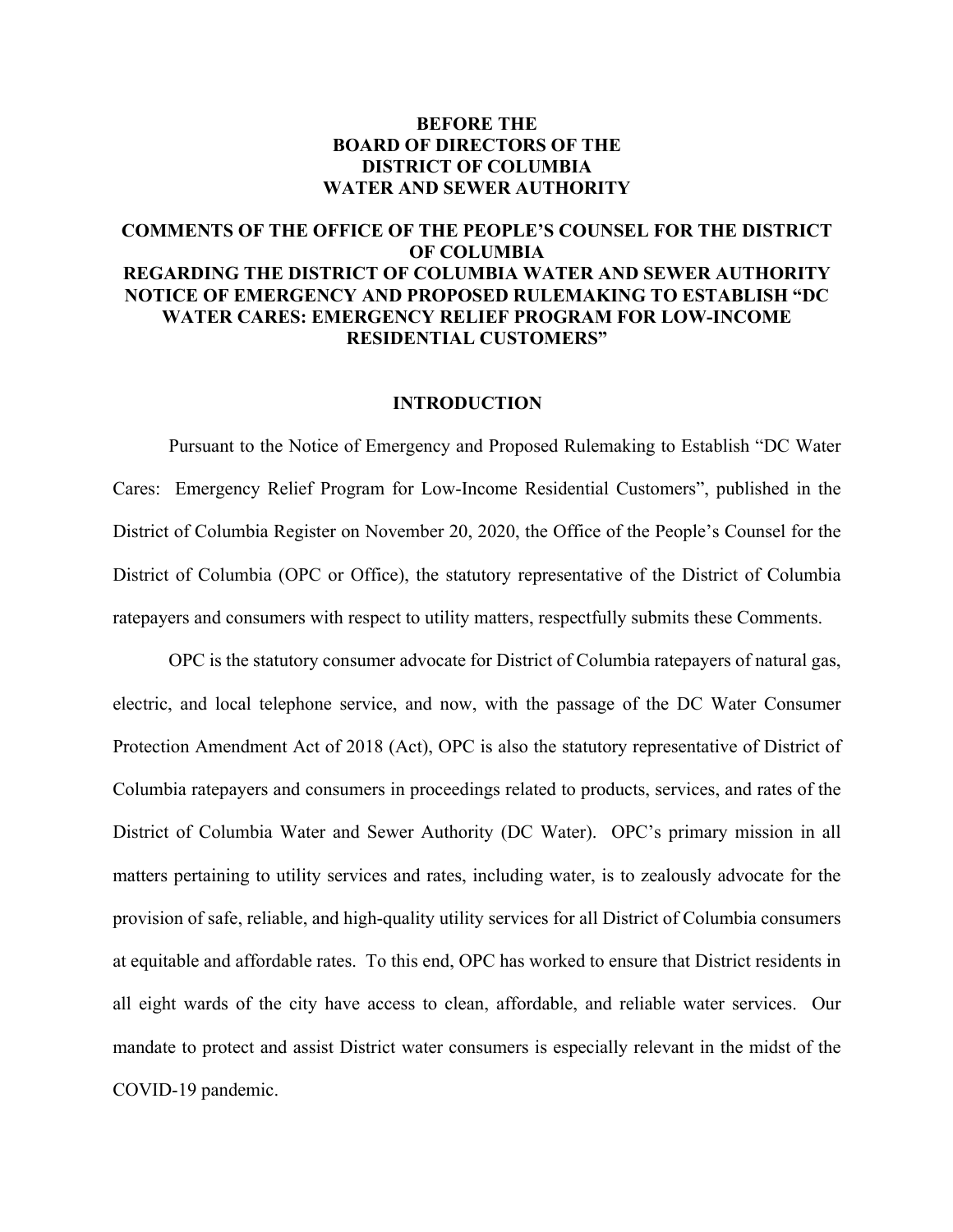OPC hereby offers these Comments and accompanying OPC Exhibit 1, in response to the Notice to amend Section 4102 (Customer Assistance Programs) of Chapter 41 (Retail Water and Sewer Rates and Charges), of Title 21 (Water and Sanitation) District of Columbia Municipal Regulations (DCMR), consistent with Resolution No. 20-82,<sup>1</sup> as previously approved by the Board of Directors (Board) of DC Water on November 5, 2020.

### **BACKGROUND**

OPC's comments in the DC Water rate adjustment proceeding in the Summer of 2020 urged DC Water to reflect and account for the negative economic impacts on DC Water customers and the overall financial uncertainty resulting from the COVID-19 pandemic. OPC observed that the initial impact of the economic crisis had been severe, resulting in closed businesses, disruption to the economy, and many consumers struggling to meet basic needs, such as buying food and medicine, paying for shelter, and paying for vital utility services.

District residents have experienced the loss of employment and corresponding income, consequently decreasing the amount of household income available to pay for utility services.2 At the same time, the consumption of water has increased due to the number of residents staying at home. In addition, a large number of businesses have also been impacted, putting into question

<sup>1</sup> DC Water Board of Directors, Resolution No. 20-82 (November 5, 2020) (Resolution No. 20-82). <sup>2</sup>https://does.dc.gov/sites/default/files/dc/sites/does/release\_content/attachments/DC%20Ward%2 0Data%20Jun20-May20-Jun19.pdf and https://does.dc.gov/sites/default/files/dc/sites/does/release\_content/attachments/CESareaJun20.p df.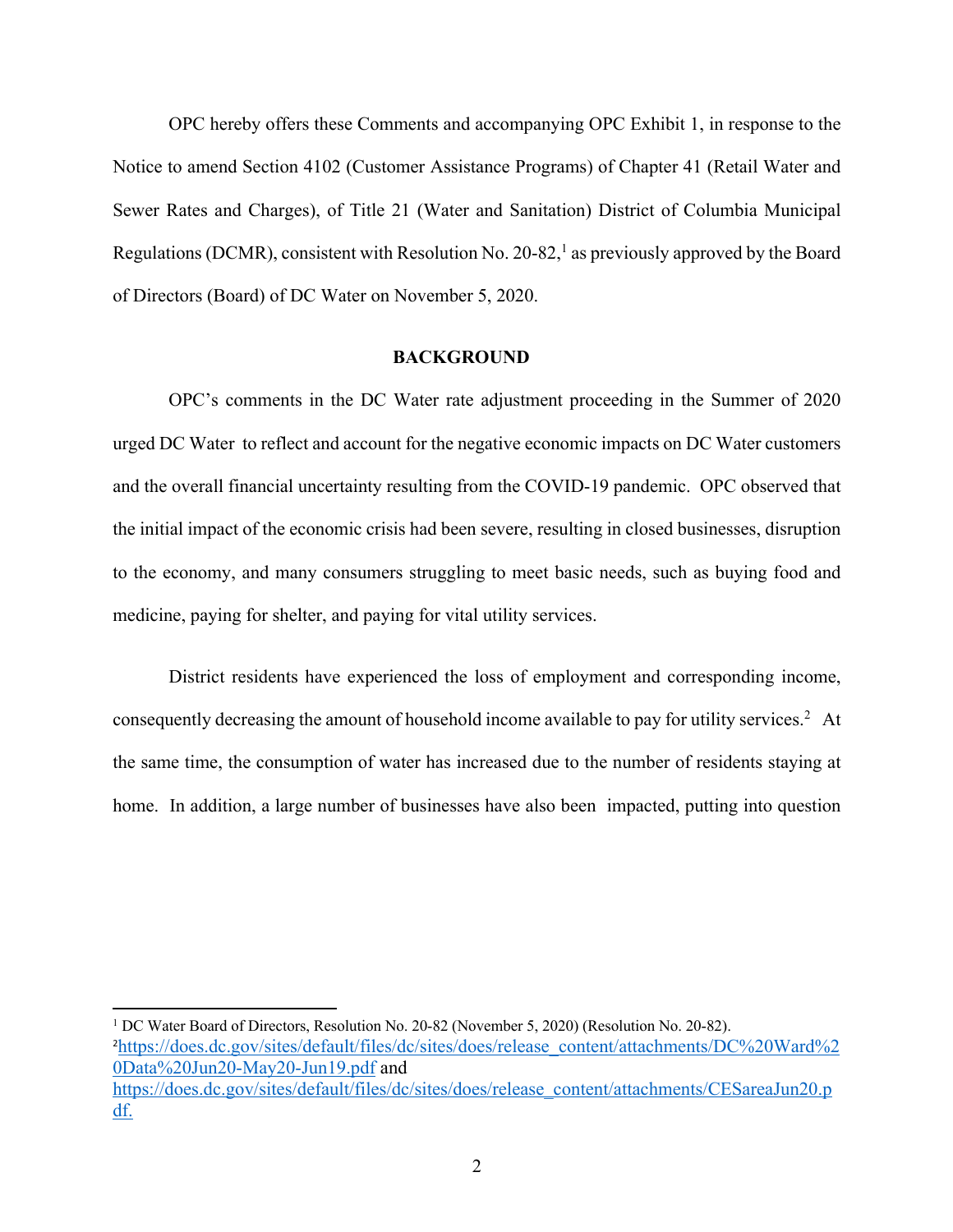their ability to return to full operations, if at all.<sup>3</sup> Therefore, both residential and commercial customers are and may continue to face difficulty paying for essential water services.

At the start of the pandemic, the ultimate depth and duration of the economic crisis was unknown at both the national and local District economies. This economic uncertainty remains today. Unfortunately, the end of the COVID-19 public health emergency will not immediately end the economic crisis for DC Water consumers <sup>4</sup> It is recognized that access to water and sewer service is essential for the health, safety, and welfare of all people, especially during this unparalleled crisis.<sup>5</sup> It is against this economic and financial backdrop that OPC presents its recommendations.<sup>6</sup>

## **SUMMARY OF OPC'S POSITION**

Based on a careful review of DC Water's proposal, OPC provides the following recommendations on behalf of DC Water consumers, as detailed in these Comments:

<sup>4</sup> *See* Robert Shiller, *Why We Cannot Foresee the Pandemic's Long-Term Effects*, New York Times, May 29, 2020. Peter S. Goodman, *Why the Global Recession Could Last a Long Time*, The New York Times, April 1, 2020; https://www.bls.gov/regions/mid-

atlantic/district\_of\_columbia.htm; Heather Long, *Small business used to define America's economy. The pandemic could change that forever*. The Washington Post, May 12, 2020.

<sup>5</sup> *The Human Right to Water and Sanitation*, G.A. Res. 64/292, UN Doc. A/RES/64/292 (July 28, 2010), retrieved from https://undocs.org/A/RES/64/292); *Human Rights and Access to Safe* 

*Drinking Water and Sanitation*, UN Human Rights Council Res 15/9, A/HRC/RES/15/9 (September 30, 2010), retrieved from https://undocs.org/A/HRC/RES/15/9; Patricia A. Jones and Amber Moulton, Unitarian Universalist Service Committee, *The Invisible Crisis: Water* 

http://uswateralliance.org/sites/uswateralliance.org/files/Invisible%20Crisis%20-

<sup>3</sup> *See* Zickuhr, Kathryn, *How COVID-19 is affecting small businesses in D.C.*, DC Policy Center, April 30, 2020. Heather Long, *Small business used to define America's economy. The pandemic could change that forever*. The Washington Post, May 12, 2020.

*Unaffordability in the United States*, at p. 29 (May 2016), retrieved from

<sup>%20</sup>Water%20Affordability%20in%20the%20US.pdf.

<sup>6</sup> *See generally* https://www.nasuca.org/nwp/wp-content/uploads/2020/05/2020-01-NASUCA-COVID-19-Policy-Resolution-Final-5-12-20-.pdf.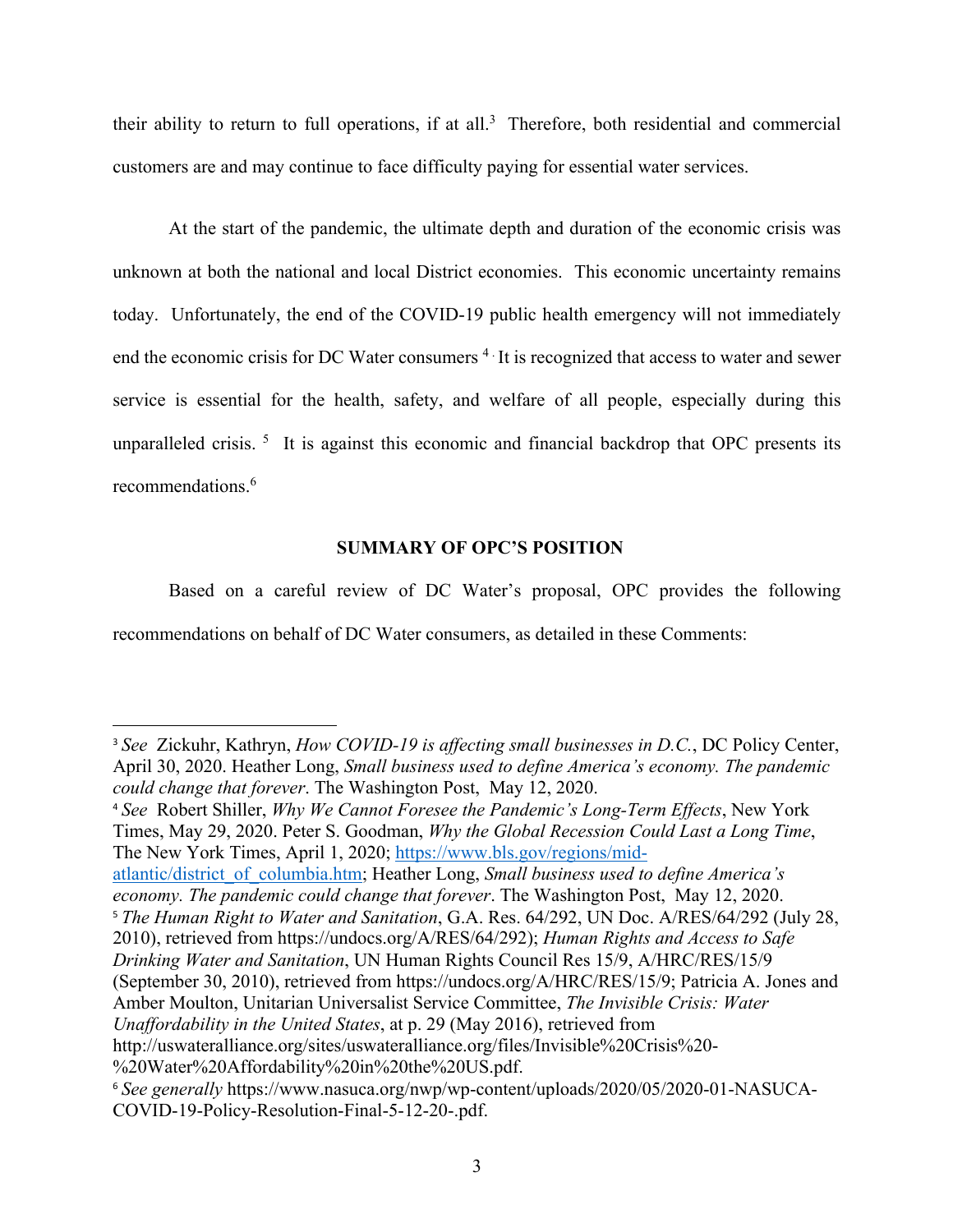- **1. The Proposal is a Positive Development to Assist Low- and Middle-Income Consumers.** OPC supports DC Water's proposal to assist DC Water consumers, as it is consistent with its duty to mitigate rate increases for its low-income and middle-income consumers. OPC recommends that DC Water, in its outreach efforts, make the eligibility requirements for this program clear to consumers so that those who qualify do indeed apply for this customer assistance.
- **2. DC Water Should Engage Community-Based Organizations (CBOs) to Expand Outreach and Education Efforts to Eligible Consumers.** OPC strongly encourages DC Water to implement a well-rounded outreach program that emphasizes outreach to CBOs. OPC is willing to assist in such efforts in light of its history, experience, and visibility in the local District communities.
- **3. DC Water Should Provide Arrearage Data Currently Provided to the District Department of the Energy and Environment (DOEE) to OPC to Benefit and Assist Consumers.** OPC recommends that DC Water provide arrearage data to OPC on a monthly basis for the benefit of DC Water consumers.

### **DISCUSSION**

### **1. The Proposal is a Positive Development to Assist Low- and Middle-Income Consumers**

Affordability is a key concern for OPC as we strive to keep utility rates low as possible and reduce the financial burden on utility consumers. Any rates for water service should be affordable for all District residents in all eight wards. The COVID-19 pandemic makes the need for affordable rates for water service even more critical. In earlier comments in the Rate Adjustment proceeding in 2020, OPC recommended that DC Water explore other options to assist customers. This instant proposal is in line with OPC's recommendation.

Here, the purpose of this emergency and proposed rulemaking is to amend the Customer Assistance Program regulations to establish this program where DC Water will provide assistance to eligible residential customers with outstanding past due balances up to \$2,000 during the fiscal year. DC Water's stated rationale for the emergency rulemaking is to address the negative economic impacts of COVID-19 on consumers, where the number of potential eligible customers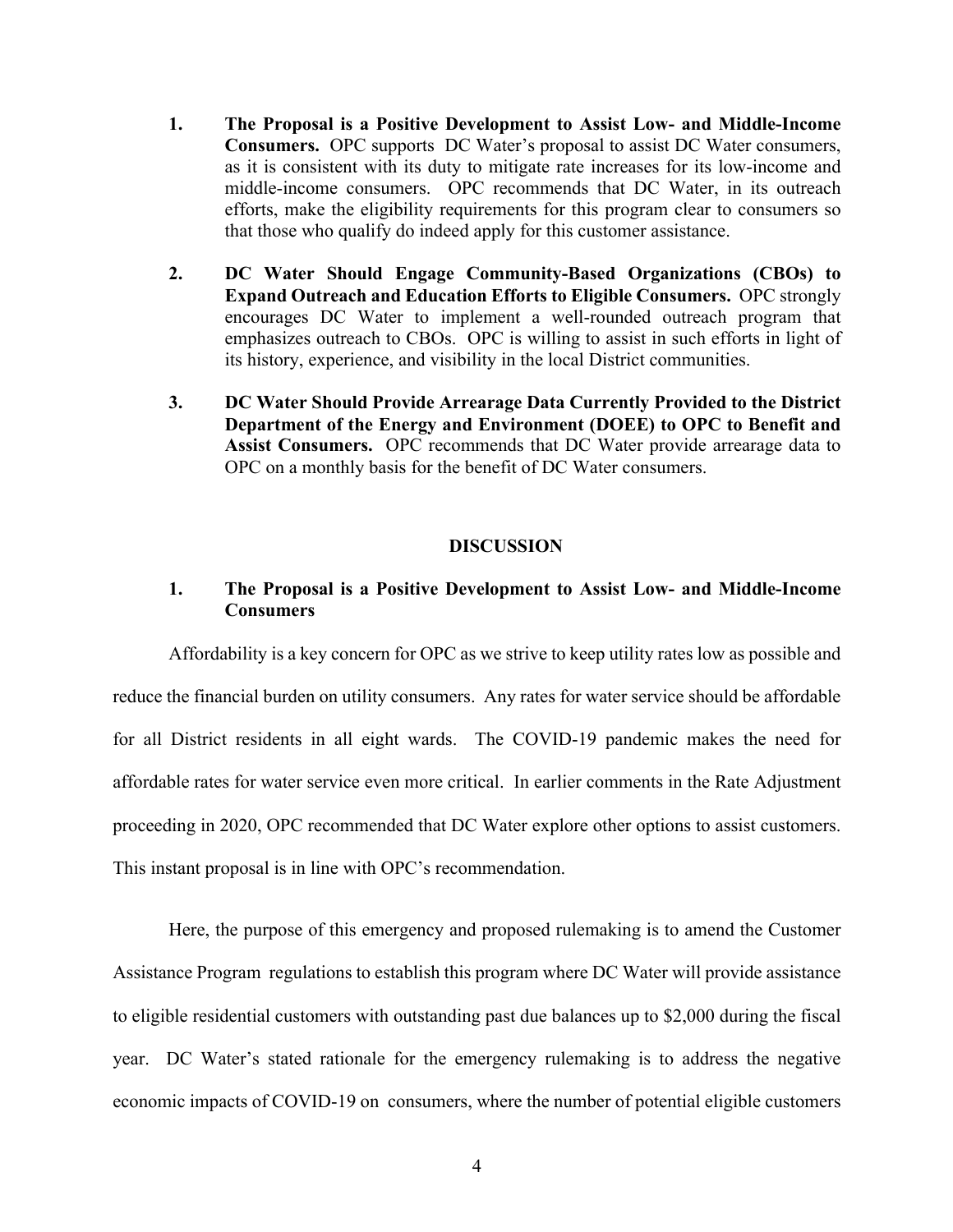in arrears will increase and customers continue to accumulate outstanding balances. While the proposal's program name references "low-income" residential customers, the DC Water make the eligibility requirements for the program clear so that consumers who qualify will indeed apply.

DC Water's proposal is consistent with its duty to mitigate rate increases for its low- and middle-income consumers, and DC Water has stated its commitment to hold the program open while funding remains available. Pursuant to Section  $34-2202.16(b-1)(1)$  of the D.C. Code, DC Water has an obligation to "offer financial assistance programs to mitigate the impact of any increases in retail water and sewer rates and the impervious area charge on low-income residents of the District." D.C. Code § 34-2202.16(b-1)(1). The Board also approved, via Resolution No. 14-56, its *General Principles of Affordability for Low-Income Customers*, which reinforce the obligation codified in Section 34-2202.16(b-1)(1) of the D.C. Code. Accordingly, OPC supports the proposal to expand assistance to DC Water consumers.

## **2. DC Water Should Engage Community-Based Organizations (CBOs) to Expand Outreach and Education Efforts to Eligible Consumers.**

OPC recognizes DC Water's earlier efforts to educate its consumers about the Customer Assistance Programs through various channels – social media campaigns, bill inserts, robocalls, press release across media contacts, and advertisements in local print media. Direct communication as a marketing method should be supplemented with partnerships with Community-Based Organizations (CBOs) trusted by the consumers targeted for participation. OPC recommends a comprehensive outreach program involving direct communication and outreach to CBOs, such as civic associations, Advisory Neighborhood Commissions, nonprofit community organizations, and faith-based organizations. Analysis conducted by the University of North Carolina's Environmental Finance Center supports utility partnerships with CBOs as a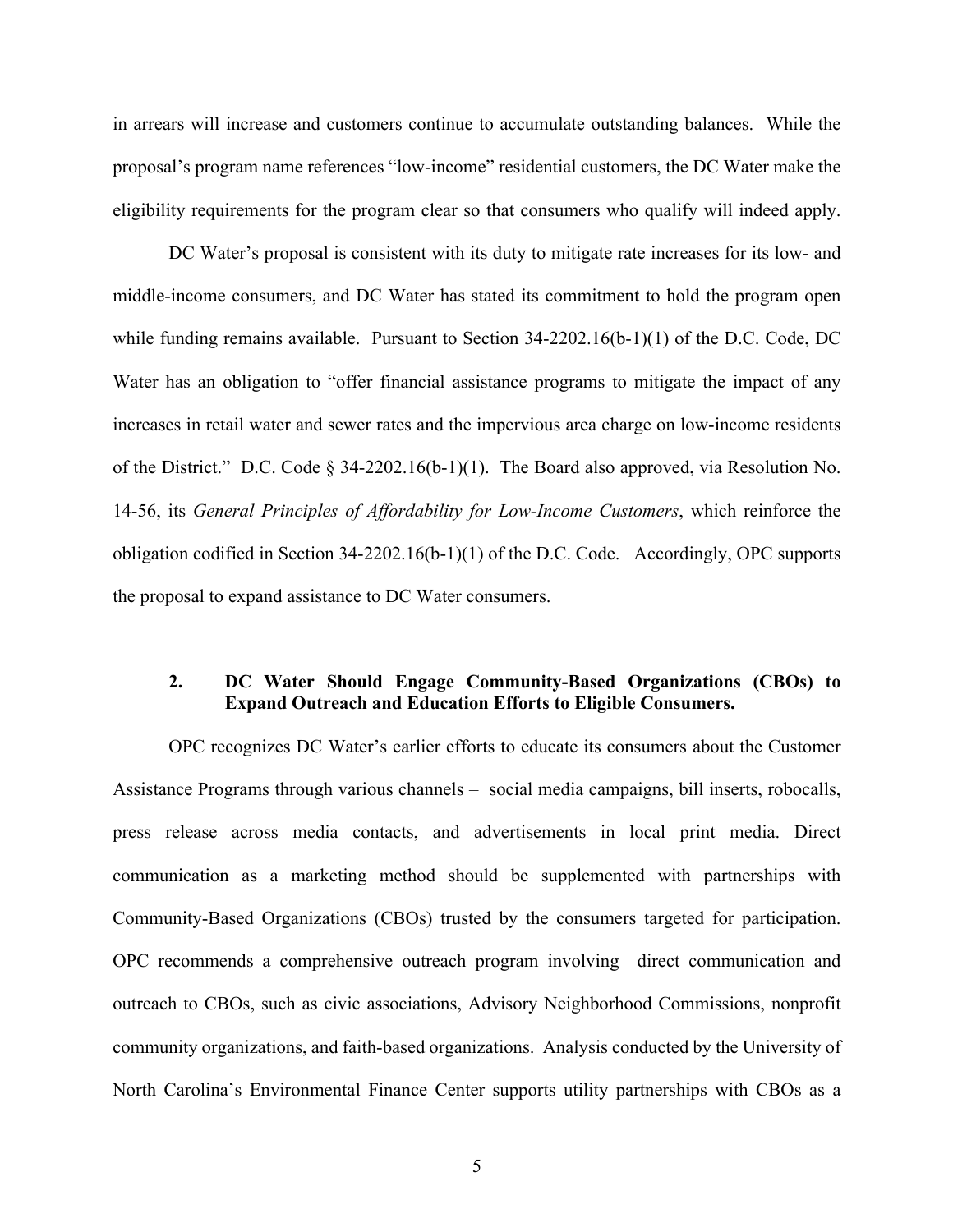means to engage "Hard to Reach" low-income households.7 Accordingly, OPC strongly encourages DC Water to emphasize this aspect of its outreach and is willing to assist with such efforts. OPC has extensive hands-on experience and visibility in local communities due to our long history representing and advocating for District consumers of utility services. In response to Board Member Rachna Bhatt's request during the January 13, 2021 public hearing, a list of CBOs operating in the District is attached and incorporated herein as OPC Exhibit 1.

# **3. DC Water Should Provide Arrearage Data Currently Provided to the District Department of Energy and the Environment (DOEE) to OPC to Benefit and Assist Consumers.**

OPC understands that DC Water currently provides arrearage data to the District Department of Energy and the Environment (DOEE). OPC respectfully requests that the same arrearage data provided to DOEE be provided to OPC as well on a monthly basis. Gathering this information will assist OPC and policymakers at all levels to evaluate the effectiveness of existing practices and policies and to identify areas for improvement, as well as quantify the number of consumers experiencing payment problems, the financial impact of the arrearages, and any geographic disparities of impact. This data would also assist in evaluating the adequacy of financial assistance programs, including those at the federal level, and community assistance resources. Accordingly, this information would enable a better understanding of whether and how customer assistance is utilized, and its impact on customer affordability, as well as the effectiveness of available resources to benefit and assist consumers.<sup>8</sup>

<sup>7</sup> Sarah Isaac Berahzer, *How Utilities and Cities Can Develop CAPs and Rate Based Solutions to Affordability*, UNC Environmental Finance Center (May 31, 2018).

<sup>8</sup> *See generally* https://www.nasuca.org/nwp/wp-content/uploads/2018/11/2019-07-NASUCA-Data-Collection-Resolution-Joint-with-NARUC-Final.pdf; https://www.nasuca.org/nwp/wpcontent/uploads/2018/01/2018-04-NASUCA-Data-Collection-Resolution-Final-11-11-2018.pdf; https://pubs.naruc.org/pub.cfm?id=53976517-2354-D714-5123-0DB132D8026B.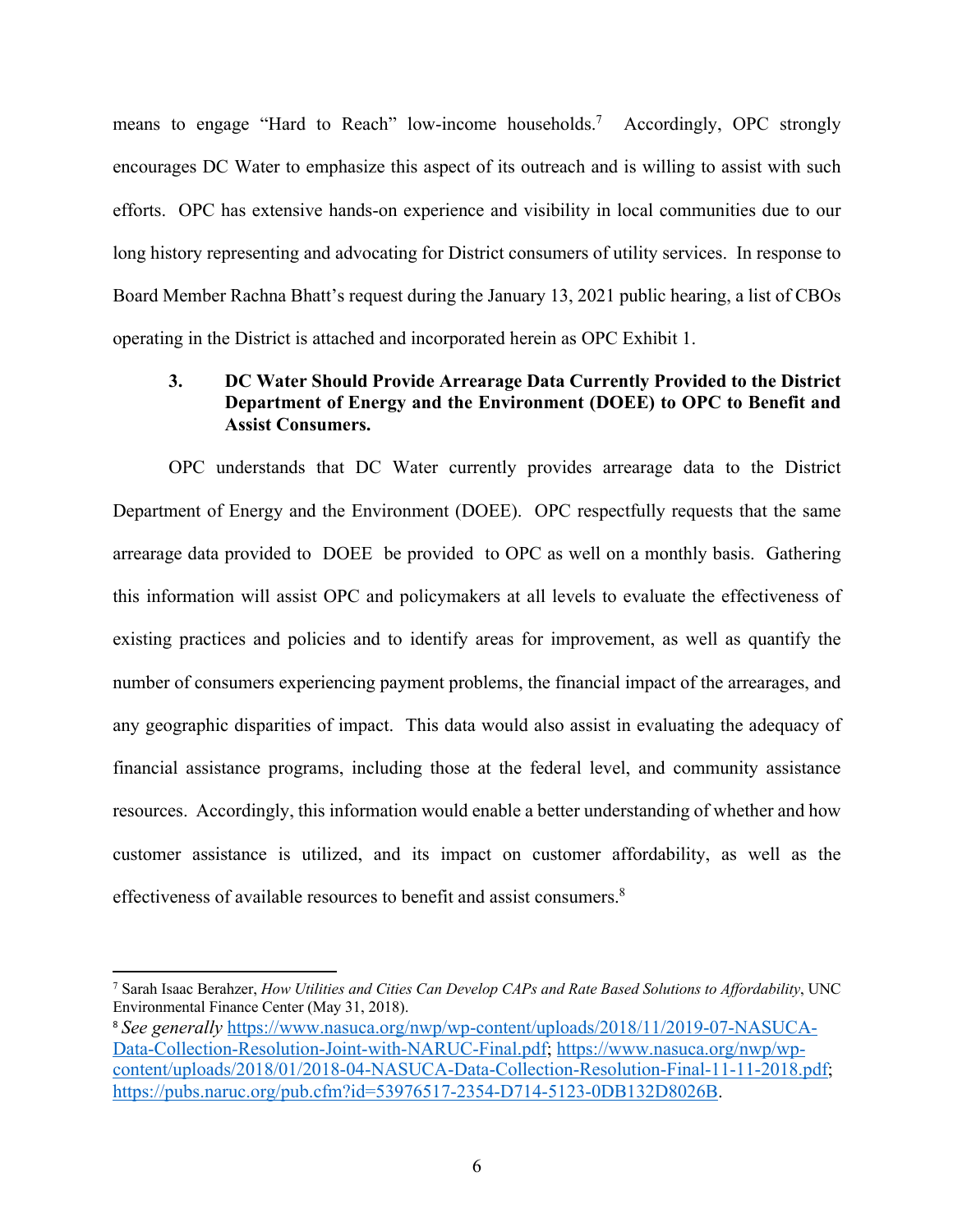### **CONCLUSION**

In conclusion, OPC presents these comments in furtherance of our common goal of ensuring quality service at affordable rates and other tangible benefits to all DC Water ratepayers and consumers. For the above reasons, OPC requests that the Board accept the recommendations made herein and grant such other relief as deemed appropriate.

Respectfully submitted,

By /s/ Sandra Mattavous-Frye Sandra Mattavous-Frye People's Counsel D.C. Bar No. 375833

> Karen R. Sistrunk Deputy People's Counsel D.C. Bar No. 390153

Grace D. Soderberg Assistant People's Counsel D.C. Bar No. 475989

## **OFFICE OF THE PEOPLE'S COUNSEL FOR THE DISTRICT OF COLUMBIA** 1133 15th Street, NW, Suite 500

Washington, D.C. 20005-2710 (202) 727-3071

Dated: January 18, 2021